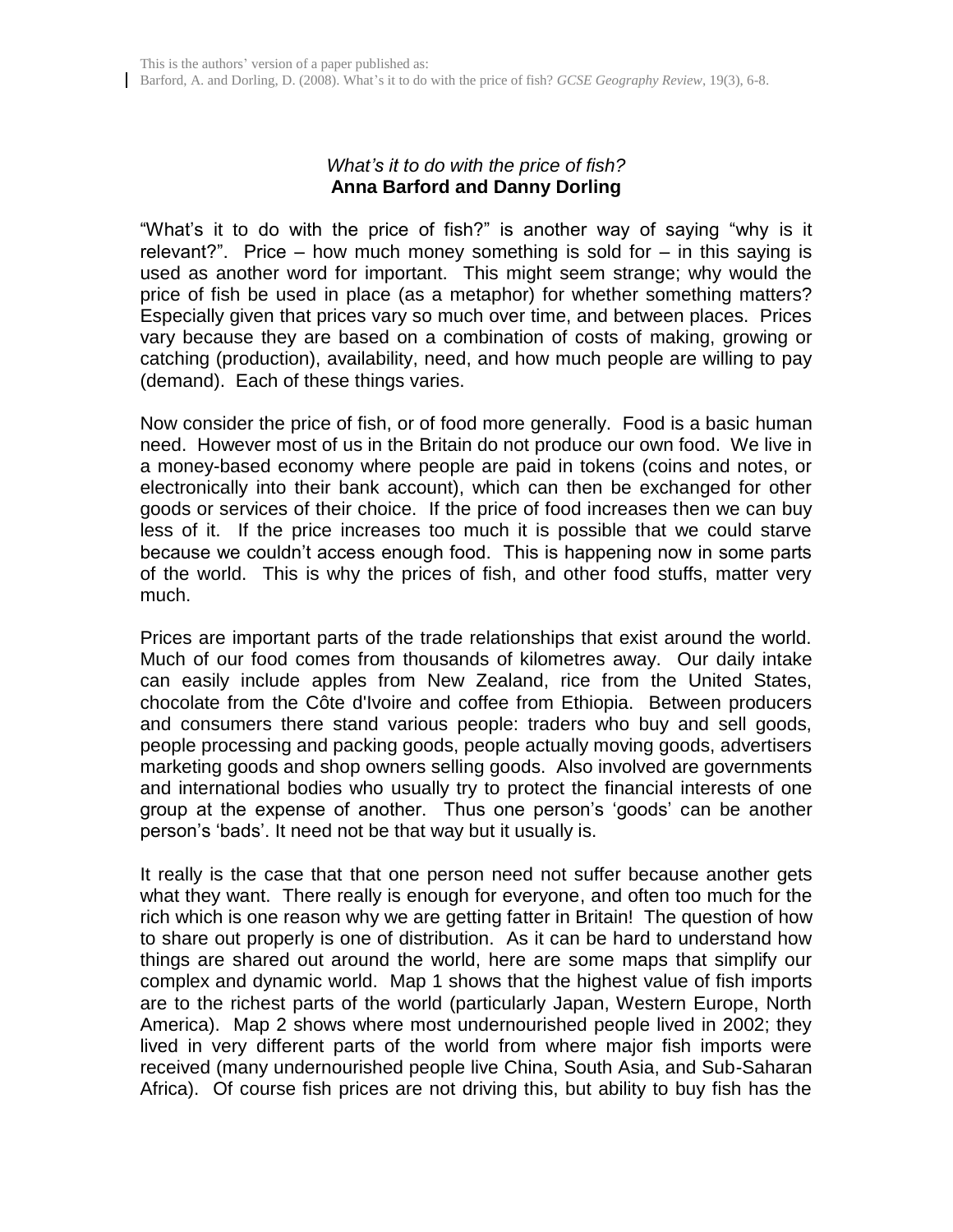$\mathsf{l}$ 

## same pattern as where people with most money in the world live (see map 3).



**Map 1. Fish imports.** Territory size shows the proportion of worldwide imports of fish (in US\$) that are received there.



**Map 2. Undernourishment in 2000.** Territory size shows the proportion of all undernourished people worldwide, that live there.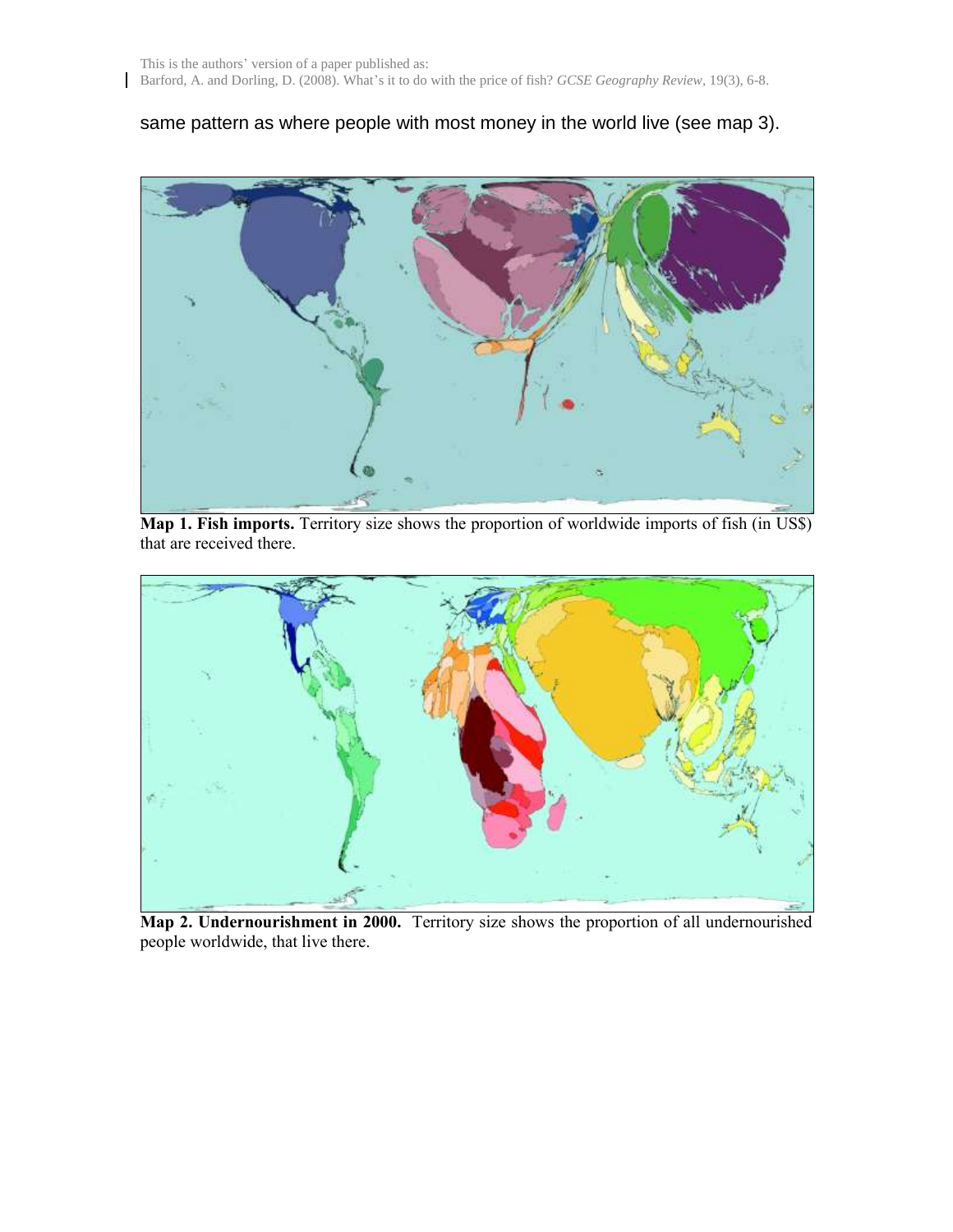

**Map 3. Gross Domestic Product in 2002.** Territory size shows the proportion of worldwide wealth, that is Gross Domestic Product based on exchange rates with the US\$, that is found there.

The CAFOD (Catholic Agency for Overseas Development) website suggests that "just because we can't change the world all in one go, we can still give a man a fishing net. Then he can earn a living, feed his family, and send his children to school." From looking at the maps above, what do you think of this approach? We think it has the benefit of providing the tools to start a small business. However, if the prices that can be charged for fish are driven down it could be that the woman or man with the fishing net cannot earn enough to feed their family and send their children to school. The price of fish determines not just who can buy it, and how much money made from fish sales. The fisherman / woman could be caught in a position of selling their catch for less money than they need to feed themselves. And finally, what is the point of a net is there are almost no fish to be caught? The pollution and drying out of lakes on over fishing in the sea have dramatically reduced fish stocks world wide (see map 4). It is not fish that we get fat on in Britain. Although there is currently enough for everyone, if we carry on like this other things as well as fish will begin to run out. Shoals of fish, though, can grow in number again, but only if we learn how to share better.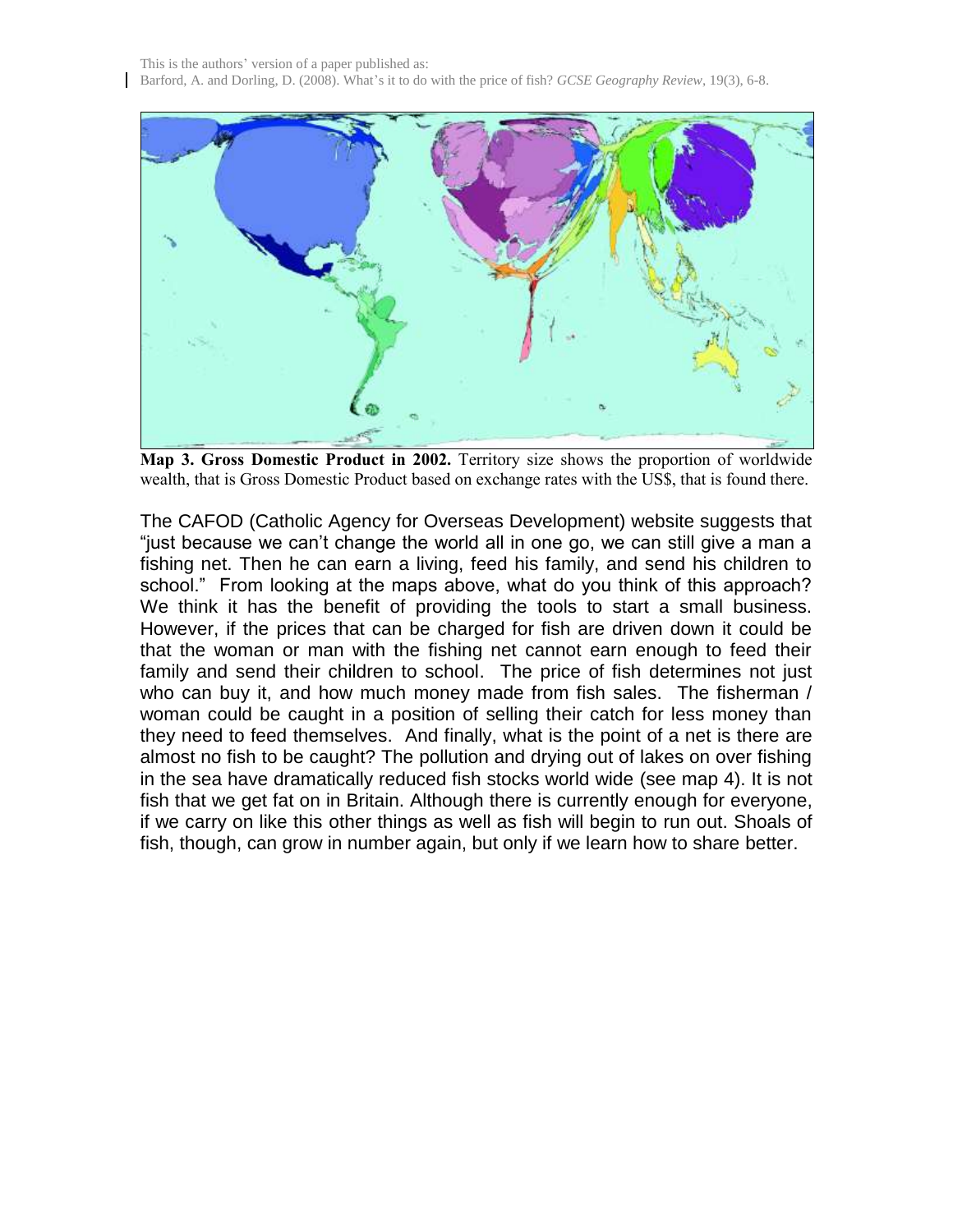This is the authors' version of a paper published as: Barford, A. and Dorling, D. (2008). What's it to do with the price of fish? *GCSE Geography Review*, 19(3), 6-8.



**Map 4. Fish At Risk.** Territory size shows the proportion of fish species assessed as locally at risk of extinction, found there.

Currently far more global efforts go into global aid than in trying to work out how better to share our finite resources. There is a clear role for foreign aid from both Non-Governmental Organisations and Governments, particularly when it is addressing a humanitarian crisis. The quick provision of food, shelter and medicines can save many lives. However, many aid projects do not address the underlying causes of such crises, that may make future crisis's even worse. Most people killed by disasters are in poorer parts of the world (map 5) partly because there are generally fewer hazard warning systems, communications systems, durable buildings, medical facilities, and other resources which would help deal with this.

The reason for this is partly poverty, which is linked to international trade relationships, including the price of fish. When my dad next asks me *"what's that got to do with the price of fish?"*, I may well reply *"quite a lot, actually!"*.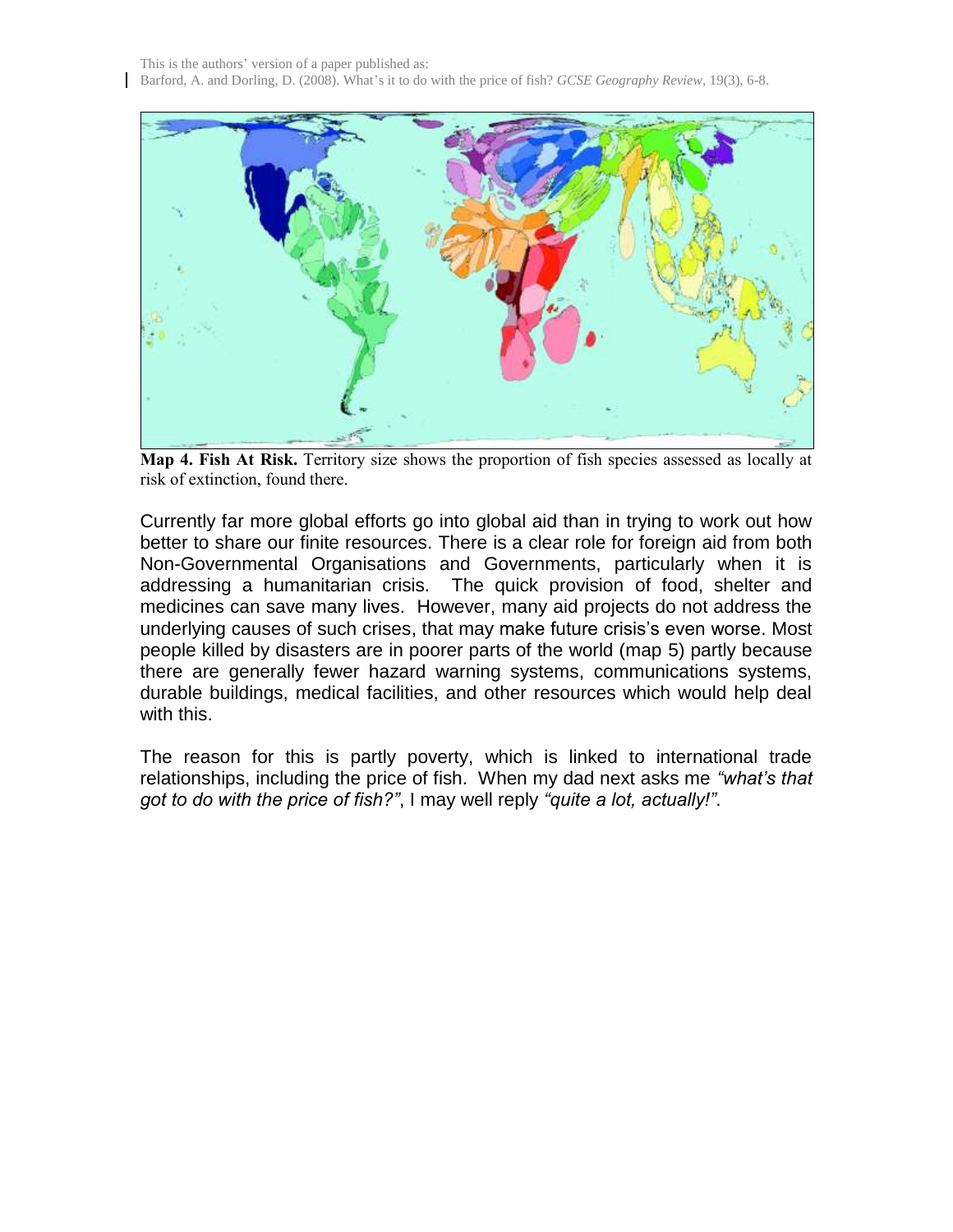This is the authors' version of a paper published as: Barford, A. and Dorling, D. (2008). What's it to do with the price of fish? *GCSE Geography Review*, 19(3), 6-8.

 $\mathbf{I}$ 



**Map 5. Killed by Disasters.** Territory size shows the proportion of all deaths caused by disasters, which overwhelm local resources, that died there 1975-2004. It includes outbreaks of infectious diseases not normally found there.